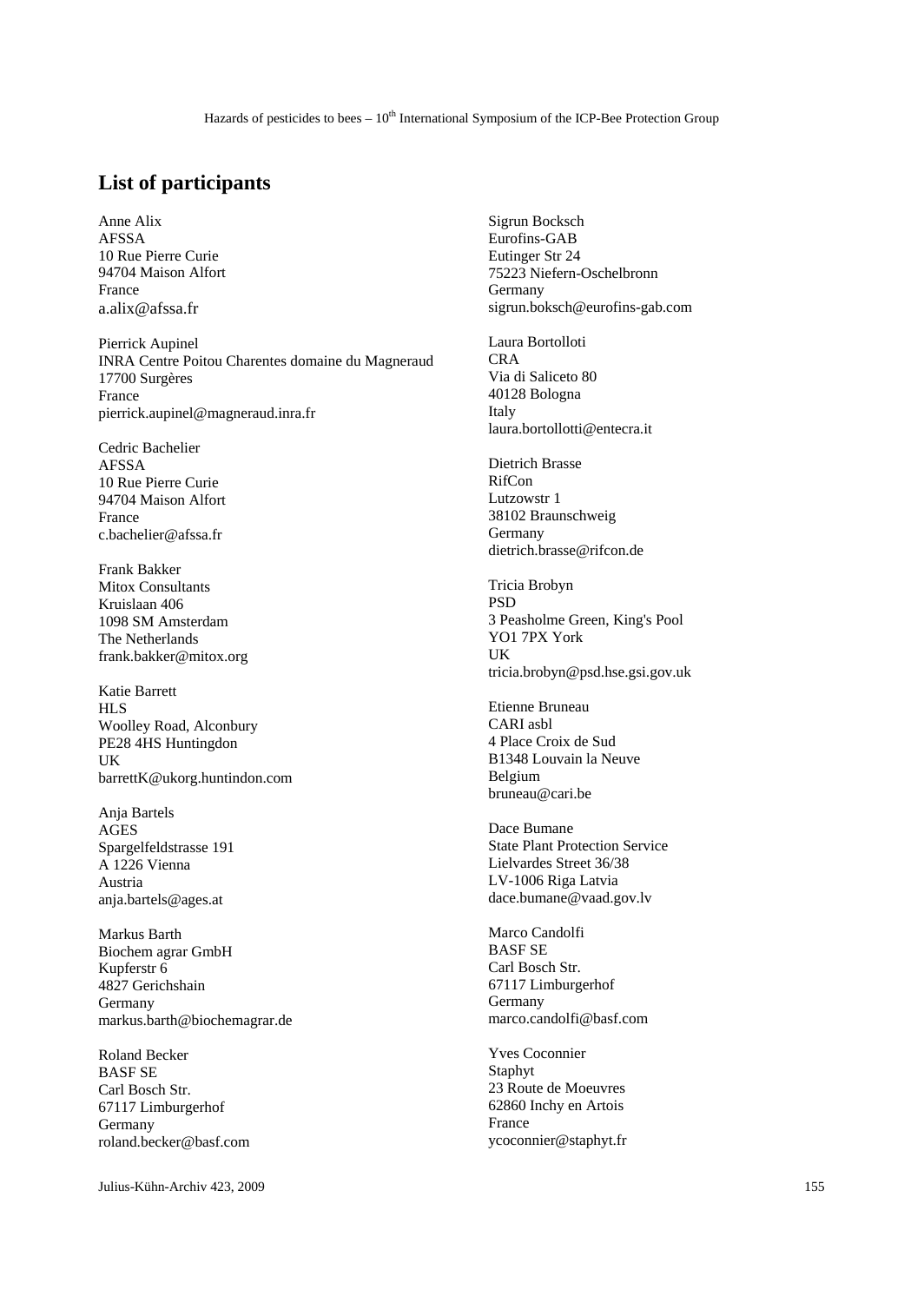Hazards of pesticides to bees  $-10<sup>th</sup>$  International Symposium of the ICP-Bee Protection Group

Cristian Constantinescu Apimondia Romania B-dul Ficusului 40, sector 1 13975 Bucuresti Romania cconst@apimondiafoundation.org

Mike Coulson Syngenta Crop Protection Jealotts Hill Int Res Stn RG42 6EY Bracknell UK mike.coulson@syngenta.com

Valeria Croce Chemservice Via F.lli Beltrami 15 20026 Novate Milanese Italy v.croce@chemservice.it

Gaelle Cure Bayer CropScience France 16 Rue Jean-Marie Leclair -CP-310 69337 Lyon Cedex 09 France gaelle.cure@bayercropscience.com

Axel Decourtye ACTA Institut C. Bourgelat, 1 Avenue C Bourgelat 68280Marcy l'Etoile France axel.decourtye@acta.assoc.fr

Axel Dinter DuPont de Nemours (Deutschland) DuPont Str 1 61352 Bad Homburg vdH Germany axel.dinter@deu.dupont.com

Mihaela Dogaru Syngenta Agro SRL Romania Victoria Park Building 3, Ploiesti Road 73-81 13685 Bucuresti Romania mihaela.dogaru@syngenta.com

Sonica Drosu Research Institute Plant Protection Bd Ion Ionescu de la Brad 8 13813 Bucuresti Romania Sonicadrosu@yahoo.com

Sophie Duchard AFSSA 10 Rue Pierre Curie 94704Maison Alfort France s.duchard@afssa.fr

Rolf Forster BVL Messeweg 11/12 38104 Braunschweig Germany rolf.forster@bvl.bund.de

Annie Forster APC 118 Old Exeter Road PL19 0JB Tavistock UK annie.forster@btinternet.com

Hervé Giffard Testapi 464 Sarré 49350 Gennes France giffard.testapi@wanadoo.fr

Fabrice Godet Bayer CropScience France 16 Rue Jean-Marie Leclair -CP-310 69337 Lyon Cedex 09 France fabrice.godet@bayercropscience.com

Christian Grenouillet Monsanto France Europac du Chêne, 1 Rue Jacques Monod 69673Brom France christian.grenouillet@monsanto.com

Sabine Hecht-Rost Eurofins-GAB Eutinger Str 24 75223 Niefern-Oschelbronn Germany sabine.hecht-rost@eurofins-gab.com

Julie Howarth **PSD** 3 Peasholme Green, King's Pool YO1 7PX York UK julie.howarth@psd.hse.gsi.gov.uk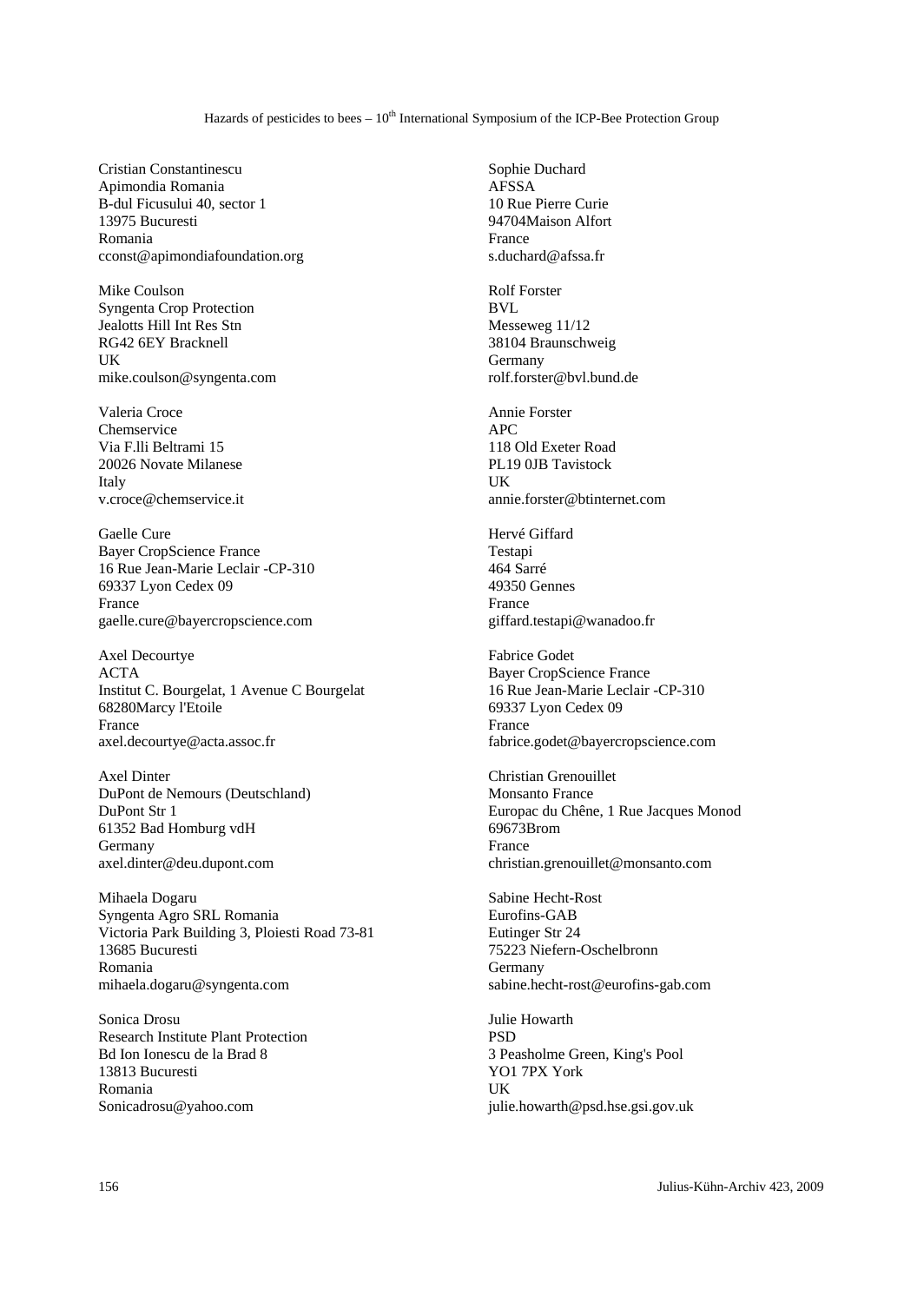## Hazards of pesticides to bees  $-10<sup>th</sup>$  International Symposium of the ICP-Bee Protection Group

Martina Janke LAVES Herzogin-Eleonore-Allee 5, 29221 Celle Germany martina.janke@laves.niedersachsen.de

Lukas Jeker **RCC** Zegliweg 1 4452 Itingen Switzerland jeker.lukas@rcc.ch

Claudia Jilesen Plant Protection Service P O Box 9102 6700 HC Wageningen The Netherlands c.j.t.j.jilesen@minlnv.nl

Reet Karise Estonian University of Life Sciences Kreutzwaldi 1 51014 Tartu Estonia reet.karise@emu.ee

Janine Kievits Inter-Environment Wallonie 6 Boulevard du Nord B-5000 Namur Belgium kievits@cari.be

Jean-Michel Laporte Syngenta Agro France 78286 Guyancourt France jean-michel.laporte@syngenta.com

Gavin Lewis JSC International Simpson House, Windsor Court, Clarence Drive HG1 2PE Harrogate UK gavin.lewis@jsci.co.uk

Jose-Anne Lortsch Syndicat National d'Apiculture 5 Rue de Copenhague 75008 Paris France jalsna@orange.fr

Johannes Luckmann Rifcon GmbH Im Neuenheimer Feld 517 69120 Heidelberg Germany johannes.lueckmann@rifcon.de

Franck Marolleau AFSSA 10 Rue Pierre Curie 94704 Maison Alfort France f.marolleau@afssa.fr

Cristina Mateescu Inst Apicultural Research & Development B-dul Ficusului 42, sector 1 13975 Bucuresti Romania cristina.mateescu@icdapiculture.com

Christian Maus Bayer CropScience AG Alfred Nobel Strasse 50 40789 Monheim Germany christian.maus@bayercropscience.com

Piotr Medrzycki CRA Via di Saliceto 80 40128 Bologna Italy piotr@inapicoltura.org

Slobodan Milenkovic Serbian Beekeeping Association Molerova str 13 11000 Belgrade Serbia spos@sezampro.yu

Carmen Mincea Research Institute Plant Protection Bd Ion Ionescu de la Brad 8 13813 Bucuresti Romania carmenmincea@yahoo.com

Marija Molovrh Slovenian Institute for Hop Research Cesta Zalskega Tabora 2 3310 Slovenia Slovenia marija.malovrh@ihps.si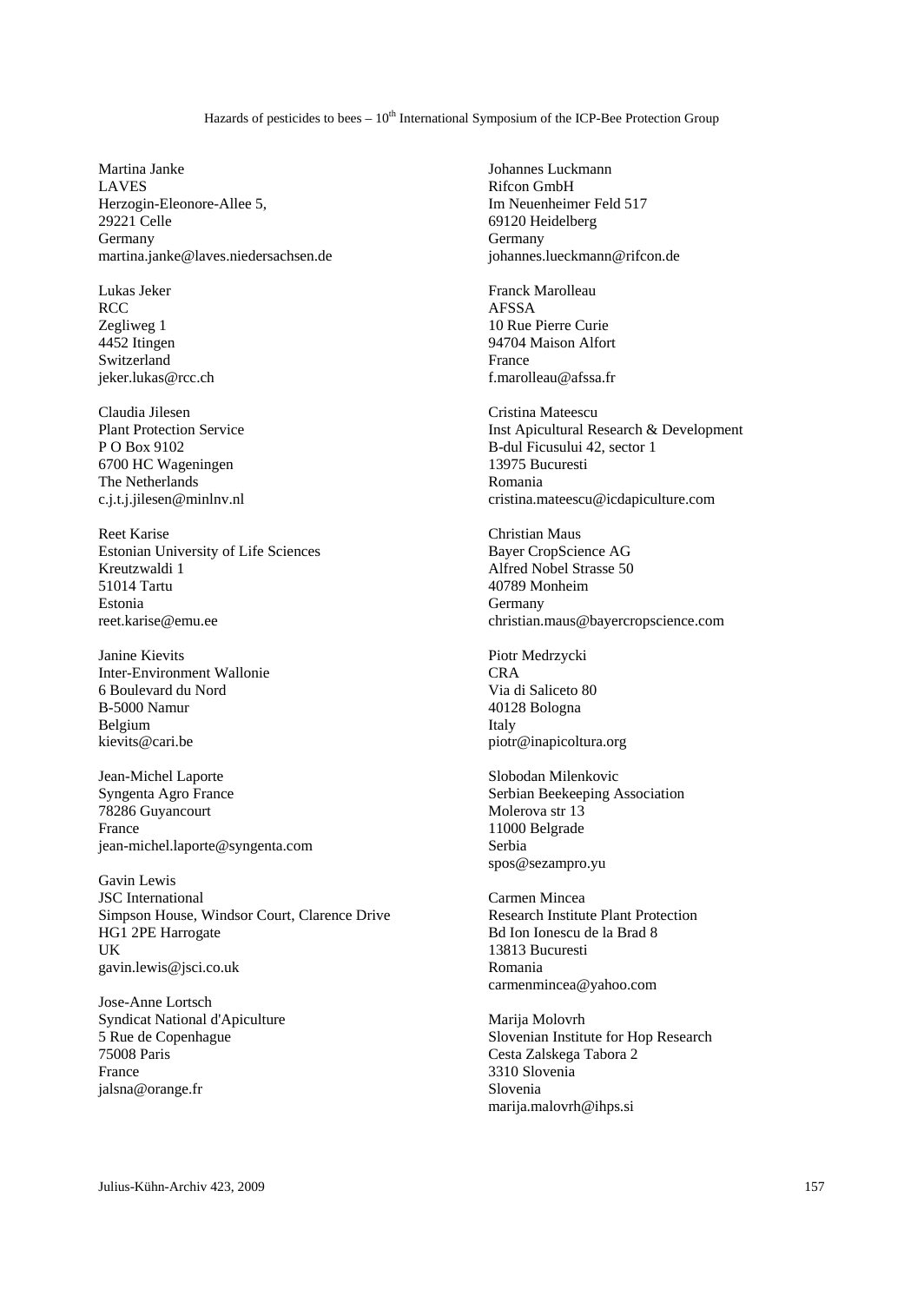## Hazards of pesticides to bees  $-10<sup>th</sup>$  International Symposium of the ICP-Bee Protection Group

Veerle Mommaerts VUR<sup>1</sup> Pleinlaan 2 1050 Brussels Belgium veerle.mommaerts@vub.ac.be

Ion Mutafa Sc Bayer SRL 9-9a D Pompei Ave, Iride Centre, Building 20 20335 Bucuresti Romania ion.mutafa@bayercropscience.com

Karin Nienstedt EFSA Largo N Palli 5a 43100 Parma Italy karin.nienstedt@efsa.europa.eu

Florin Oancea Research Institute Plant Protection Bd Ion Ionescu de la Brad 8 13813 Bucuresti Romania Florino@ping.ro

Pieter Oomen Plant Protection Service POBox 9102 6700 HC Wageningen The Netherlands p.a.oomen@minlnv.nl

Vincent Ortoli Staphyt 23 Route de Moeuvres 62860 Inchy en Artois France vortoli@stahyt.fr

Edward Pilling Syngenta Crop Protection Jealotts Hill Int Res Stn RG42 6EY Bracknell UK ed.pilling@syngenta.com

Jens Pistorius JKI Messeweg 11/12 38104 Braunschweig Germany jens.pistorius@jki.bund.de Jacob Peter van Praagh DBIB/EPBA Hassellstr 23 29223 Celle Germany jph@tiho-hannover.de

Alexandru Precup Syngenta Agro SRL Romania Victoria Park Building 3, Ploiesti Road 73-81 13685 Bucuresti Romania alexandru.precup@syngenta.com

Dunja Przygoda Bayer CropScience Alfred Nobel Str 50 40789 Monheim Germany dunja.przygoda@bayercropscience.com

Pascal Radix Bayer CropScience Alfred Nobel Str 50 40789 Monheim Germany pascal.radix@bayerbropscience.com

Marit Randall Norwegian Food Safety Authority RK OAO PO Box 3 1431 As Norway marit.randall@mattilsynet.no

Hans-Ulrich Rexer Eurofins-GAB Eutinger Str 24 75223 Niefern-Oschelbronn Germany hans-ulrich.rexer@eurofins-gab.com

Natalie Ruddle Syngenta Crop Protection Jealotts Hill Int Res Stn RG42 6EY Bracknell UK natalie.ruddle@syngenta.com

Stephan Schmitzer Ibacon GmbH Arheilgerweg 17 6438 Rossdorf Germany stephan.schmitzer@ibacon.com